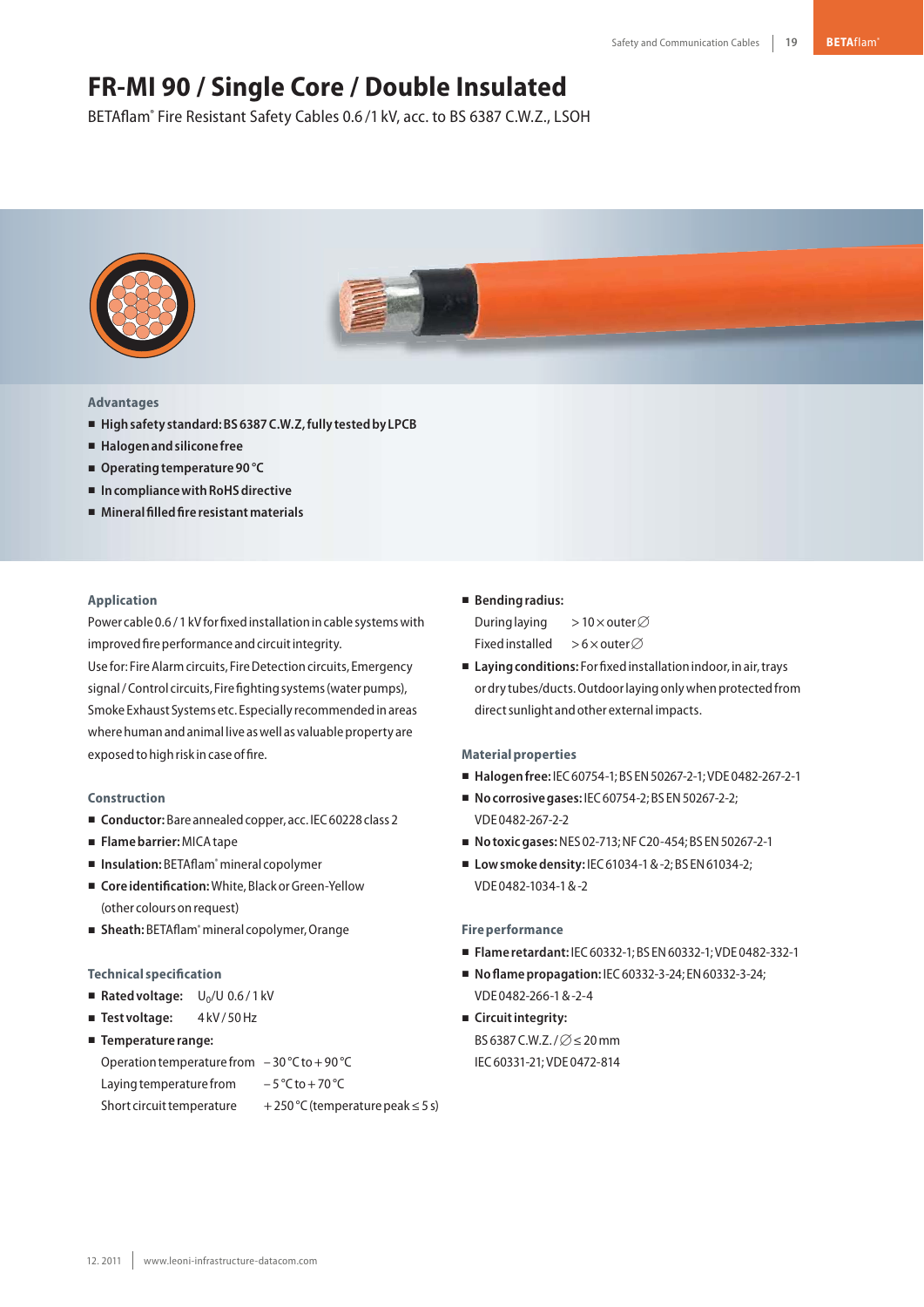| Cross<br>section | Partno.     | Core<br>colour | Conductor<br>stranding               | Nominal<br>thickness | Nominal<br>diameter | Nominal<br>thickness | Nominal<br>diameter<br>cable | Approx.<br>weight | Current Rating <sup>1</sup> |                                           | AC Voltage Drop   |                   | <b>Fire Load</b> |
|------------------|-------------|----------------|--------------------------------------|----------------------|---------------------|----------------------|------------------------------|-------------------|-----------------------------|-------------------------------------------|-------------------|-------------------|------------------|
|                  |             |                |                                      | insulation           | core                | sheath               |                              |                   |                             | 1 phase <sup>2</sup> 3 phase <sup>3</sup> | 1 phase<br>system | 3 phase<br>system |                  |
| mm <sup>2</sup>  | <b>LSA</b>  |                | $n \times \varnothing$ mm            | mm                   | $\varnothing$ mm    | mm                   | $\varnothing$ mm             | kg/km             | $\overline{A}$              | $\mathsf{A}$                              | mV/Am             | mV/Am             | kWh/m            |
| 1.5              | Ø           | white          | $7 \times 0.53$                      | 0.60                 | 3.45                | 0.95                 | 5.35                         | 46                | 26                          | 24                                        | 24.90             | 21.52             | 0.11             |
| 1.5              | 301838      | black          | $7 \times 0.53$                      | 0.60                 | 3.45                | 0.95                 | 5.35                         | 46                | 26                          | 24                                        | 24.90             | 21.52             | 0.11             |
| 1.5              | Ø           | g/y            | $7 \times 0.53$                      | 0.60                 | 3.45                | 0.95                 | 5.35                         | 46                | 26                          | 24                                        | 24.90             | 21.52             | 0.11             |
|                  |             |                |                                      |                      |                     |                      |                              |                   |                             |                                           |                   |                   |                  |
| 2.5              | Ø           | white          | $7\times0.68$                        | 0.68                 | 4.00                | 1.00                 | 6.00                         | 63                | 35                          | 33                                        | 15.32             | 13.22             | 0.13             |
| 2.5              | 301839      | black          | $7\times0.68$                        | 0.68                 | 4.00                | 1.00                 | 6.00                         | 63                | 35                          | 33                                        | 15.32             | 13.22             | 0.13             |
| 2.5              | Ø           | g/y            | $7\times0.68$                        | 0.68                 | 4.00                | 1.00                 | 6.00                         | 63                | 35                          | 33                                        | 15.32             | 13.22             | 0.13             |
|                  |             |                |                                      |                      |                     |                      |                              |                   |                             |                                           |                   |                   |                  |
| 4                | Ø           | white          | $7 \times 0.85$                      | 0.78                 | 4.65                | 1.05                 | 6.75                         | 78                | 47                          | 44                                        | 9.55              | 8.27              | 0.16             |
| 4                | 301840      | black          | $7 \times 0.85$                      | 0.78                 | 4.65                | 1.05                 | 6.75                         | 78                | 47                          | 44                                        | 9.55              | 8.27              | 0.16             |
| 4                | Ø           | g/y            | $7 \times 0.85$                      | 0.78                 | 4.65                | 1.05                 | 6.75                         | 78                | 47                          | 44                                        | 9.55              | 8.27              | 0.16             |
| 6                | Ø           | white          | $7 \times 1.04$                      | 0.83                 | 5.15                | 1.05                 | 7.25                         | 108               | 61                          | 57                                        |                   | 5.56              | 0.19             |
|                  |             |                |                                      |                      |                     |                      |                              |                   |                             |                                           | 6.47              |                   |                  |
| 6<br>6           | 301841<br>Ø | black          | $7 \times 1.04$<br>$7 \times 1.04$   | 0.83<br>0.83         | 5.15<br>5.15        | 1.05<br>1.05         | 7.25<br>7.25                 | 108<br>108        | 61<br>61                    | 57<br>57                                  | 6.47<br>6.47      | 5.56<br>5.56      | 0.19<br>0.19     |
|                  |             | g/y            |                                      |                      |                     |                      |                              |                   |                             |                                           |                   |                   |                  |
| 10               | Ø           | white          | $7 \times 1.32$                      | 1.05                 | 6.65                | 1.40                 | 9.45                         | 177               | 86                          | 79                                        | 3.92              | 3.35              | 0.31             |
| 10               | 301842      | black          | $7 \times 1.32$                      | 1.05                 | 6.65                | 1.40                 | 9.45                         | 177               | 86                          | 79                                        | 3.92              | 3.35              | 0.31             |
| 10               | Ø           | g/y            | $7 \times 1.32$                      | 1.05                 | 6.65                | 1.40                 | 9.45                         | 177               | 86                          | 79                                        | 3.92              | 3.35              | 0.31             |
|                  |             |                |                                      |                      |                     |                      |                              |                   |                             |                                           |                   |                   |                  |
| 16               | Ø           | white          | $7 \times 1.72$                      | 1.05                 | 7.50                | 1.40                 | 10.30                        | 250               | 115                         | 105                                       | 2.53              | 2.14              | 0.35             |
| 16               | 301843      | black          | $7 \times 1.72$                      | 1.05                 | 7.50                | 1.40                 | 10.30                        | 250               | 115                         | 105                                       | 2.53              | 2.14              | 0.35             |
| 16               | Ø           | g/y            | $7 \times 1.72$                      | 1.05                 | 7.50                | 1.40                 | 10.30                        | 250               | 115                         | 105                                       | 2.53              | 2.14              | 0.35             |
|                  |             |                |                                      |                      |                     |                      |                              |                   |                             |                                           |                   |                   |                  |
| 25               | Ø           | white          | $7 \times 2.15$                      | 1.20                 | 9.05                | 1.40                 | 11.85                        | 355               | 156                         | 141                                       | 1.66              | 1.39              | 0.43             |
| 25               | 301844      | black          | $7 \times 2.15$                      | 1.20                 | 9.05                | 1.40                 | 11.85                        | 355               | 156                         | 141                                       | 1.66              | 1.39              | 0.43             |
| 25               | Ø           | g/y            | $7 \times 2.15$                      | 1.20                 | 9.05                | 1.40                 | 11.85                        | 355               | 156                         | 141                                       | 1.66              | 1.39              | 0.43             |
|                  |             |                |                                      |                      |                     |                      |                              |                   |                             |                                           |                   |                   |                  |
| 35               | Ø           | white          | $7 \times 2.52$                      | 1.20                 | 10.20               | 1.40                 | 13.00                        | 456               | 194                         | 174                                       | 1.24              | 1.03              | 0.49             |
| 35               | 301845      | black          | $7 \times 2.52$                      | 1.20                 | 10.20               | 1.40                 | 13.00                        | 456               | 194                         | 174                                       | 1.24              | 1.03              | 0.49             |
| 35               | Ø           | g/y            | $7 \times 2.52$                      | 1.20                 | 10.20               | 1.40                 | 13.00                        | 456               | 194                         | 174                                       | 1.24              | 1.03              | 0.49             |
|                  |             |                |                                      |                      |                     |                      |                              |                   |                             |                                           |                   |                   |                  |
| 50               | Ø           | white          | $19 \times 1.79$                     | 1.40                 | 11.90               | 1.40                 | 14.70                        | 600               | 239                         | 212                                       | 0.96              | 0.78              | 0.60             |
| 50<br>50         | 301846<br>Ø | black<br>g/y   | $19 \times 1.79$<br>$19 \times 1.79$ | 1.40<br>1.40         | 11.90<br>11.90      | 1.40<br>1.40         | 14.70<br>14.70               | 600<br>600        | 239<br>239                  | 212<br>212                                | 0.96<br>0.96      | 0.78<br>0.78      | 0.60<br>0.60     |
|                  |             |                |                                      |                      |                     |                      |                              |                   |                             |                                           |                   |                   |                  |
| 70               | Ø           | white          | $19 \times 2.15$                     | 1.40                 | 13.60               | 1.50                 | 16.60                        | 813               | 304                         | 273                                       | 0.71              | 0.57              | 0.72             |
| 70               | 301847      | black          | $19 \times 2.15$                     | 1.40                 | 13.60               | 1.50                 | 16.60                        | 813               | 304                         | 273                                       | 0.71              | 0.57              | 0.72             |
| 70               | Ø           | g/y            | $19 \times 2.15$                     | 1.40                 | 13.60               | 1.50                 | 16.60                        | 813               | 304                         | 273                                       | 0.71              | 0.57              | 0.72             |
|                  |             |                |                                      |                      |                     |                      |                              |                   |                             |                                           |                   |                   |                  |
| 95               | Ø           | white          | $19 \times 2.52$                     | 1.60                 | 15.80               | 1.60                 | 19.00                        | 1'101             | 381                         | 336                                       | 0.55              | 0.43              | 0.91             |
| 95               | 301848      | black          | $19 \times 2.52$                     | 1.60                 | 15.80               | 1.60                 | 19.00                        | 1'101             | 381                         | 336                                       | 0.55              | 0.43              | 0.91             |
| 95               | Ø           | g/y            | $19 \times 2.52$                     | 1.60                 | 15.80               | 1.60                 | 19.00                        | 1'101             | 381                         | 336                                       | 0.55              | 0.43              | 0.91             |
|                  |             |                |                                      |                      |                     |                      |                              |                   |                             |                                           |                   |                   |                  |
| 120              | Ø           | white          | $37 \times 2.02$                     | 1.60                 | 17.50               | 1.65                 | 20.80                        | 1'372             | 447                         | 395                                       | 0.47              | 0.36              | 1.03             |
| 120              | 301849      | black          | $37 \times 2.02$                     | 1.60                 | 17.50               | 1.65                 | 20.80                        | 1'372             | 447                         | 395                                       | 0.47              | 0.36              | 1.03             |
| 120              | Ø           | g/y            | $37 \times 2.02$                     | 1.60                 | 17.50               | 1.65                 | 20.80                        | 1'372             | 447                         | 395                                       | 0.47              | 0.36              | 1.03             |
|                  |             |                |                                      |                      |                     |                      |                              |                   |                             |                                           |                   |                   |                  |
| 150              | Ø           | white          | $37 \times 2.23$                     | 1.80                 | 19.50               | 1.70                 | 22.90                        | 1'645             | 517                         | 452                                       | 0.41              | 0.31              | 1.23             |
| 150              | 301850      | black          | $37 \times 2.23$                     | 1.80                 | 19.50               | 1.70                 | 22.90                        | 1'645             | 517                         | 452                                       | 0.41              | 0.31              | 1.23             |
| 150              | Ø           | g/y            | $37 \times 2.23$                     | 1.80                 | 19.50               | 1.70                 | 22.90                        | 1'645             | 517                         | 452                                       | 0.41              | 0.31              | 1.23             |
|                  |             |                |                                      |                      |                     |                      |                              |                   |                             |                                           |                   |                   |                  |
| 185<br>185       | Ø<br>301851 | white<br>black | $37 \times 2.49$<br>$37 \times 2.49$ | 2.00<br>2.00         | 21.70<br>21.70      | 1.80<br>1.80         | 25.30<br>25.30               | 2'021<br>2'021    | 603<br>603                  | 525<br>525                                | 0.36<br>0.36      | 0.27<br>0.27      | 1.47<br>1.47     |
| 185              | Ø           | g/y            | $37 \times 2.49$                     | 2.00                 | 21.70               | 1.80                 | 25.30                        | 2'021             | 603                         | 525                                       | 0.36              | 0.27              | 1.47             |
|                  |             |                |                                      |                      |                     |                      |                              |                   |                             |                                           |                   |                   |                  |
| 240              | Ø           | white          | $61 \times 2.23$                     | 2.20                 | 24.50               | 1.90                 | 28.30                        | 2'598             | 724                         | 627                                       | 0.31              | 0.22              | 1.81             |
| 240              | 301852      | black          | $61 \times 2.23$                     | 2.20                 | 24.50               | 1.90                 | 28.30                        | 2'598             | 724                         | 627                                       | 0.31              | 0.22              | 1.81             |
| 240              | Ø           | g/y            | $61 \times 2.23$                     | 2.20                 | 24.50               | 1.90                 | 28.30                        | 2'598             | 724                         | 627                                       | 0.31              | 0.22              | 1.81             |
|                  |             |                |                                      |                      |                     |                      |                              |                   |                             |                                           |                   |                   |                  |

 $\varnothing$  = Onrequest

1 ACcircuit,max. conductortemperature 90 °C

g/y= Green/Yellow

2 Free in air, spaced 3 Opentray,touching

www.leoni-infrastructure-datacom.com 12. 2011